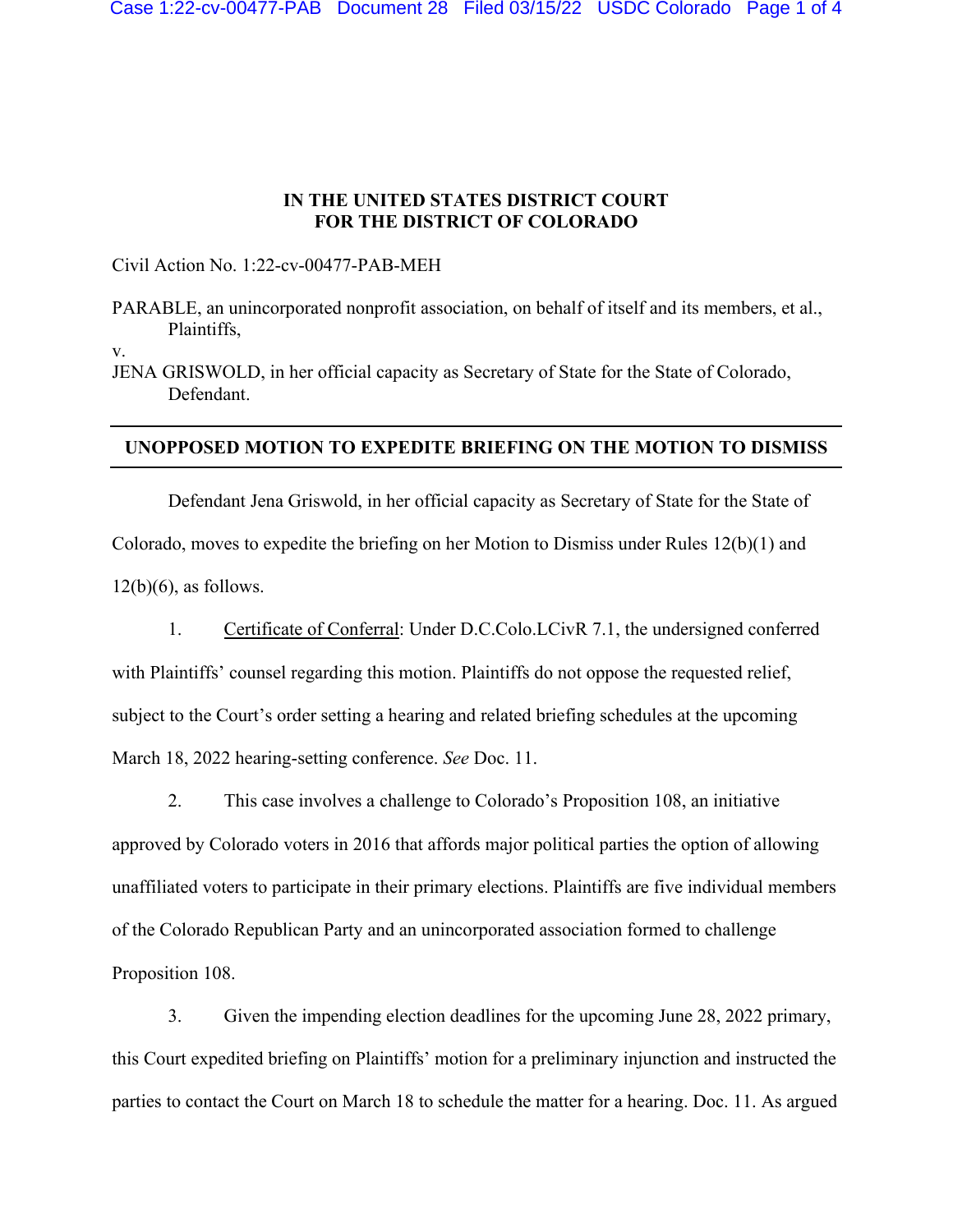in the Secretary's response to the preliminary injunction motion, however, this Court is without jurisdiction because Plaintiffs lack standing to assert the Colorado Republican Party's rights. Doc. 14, pp. 4-7.

4. Questions of jurisdiction should be raised at the "earliest stages" of the case. *Burkitt v. Pomeroy*, No. 15-cv-02386-MSK-KLM, 2016 WL 696107, at \*1 (D. Colo. Feb. 22, 2016). Otherwise, the Court risks taking actions that are void. *See, e.g.*, *Costello v. U.S.*, 365 U.S. 265, 285 (1961) (including "lack of jurisdiction over the person or subject matter" among the "fundamental jurisdictional defects which render a judgment void").

5. The Secretary of State has therefore filed contemporaneously with this request a Motion to Dismiss under Rule  $12(b)(1)$  and  $12(b)(6)$  to place the jurisdictional defects squarely before the Court in advance of the preliminary injunction hearing. Briefing on the motion to dismiss should be expedited so that the Court may evaluate and rule on the issues of standing and jurisdiction before proceeding to address Plaintiffs' preliminary injunction motion.

6. The parties agree that expedited briefing is necessary so as to not delay the upcoming election deadlines associated with the June 28, 2022 primary, including but not limited to the inflexible April 29, 2022 deadline for certifying the ballot content and ballot order. Doc.  $14-1, \P 9.$ 

7. The Secretary of State requests that Plaintiffs' response to the motion to dismiss be filed no later than 10 days from today (on or before Friday March 25, 2022), with the Secretary's optional reply filed no later than seven days thereafter. Alternatively, given the overlap between the motion to dismiss and preliminary injunction motion, Plaintiffs' reply in support of the preliminary injunction motion (due March 21, *see* Doc. 11) could be treated as

2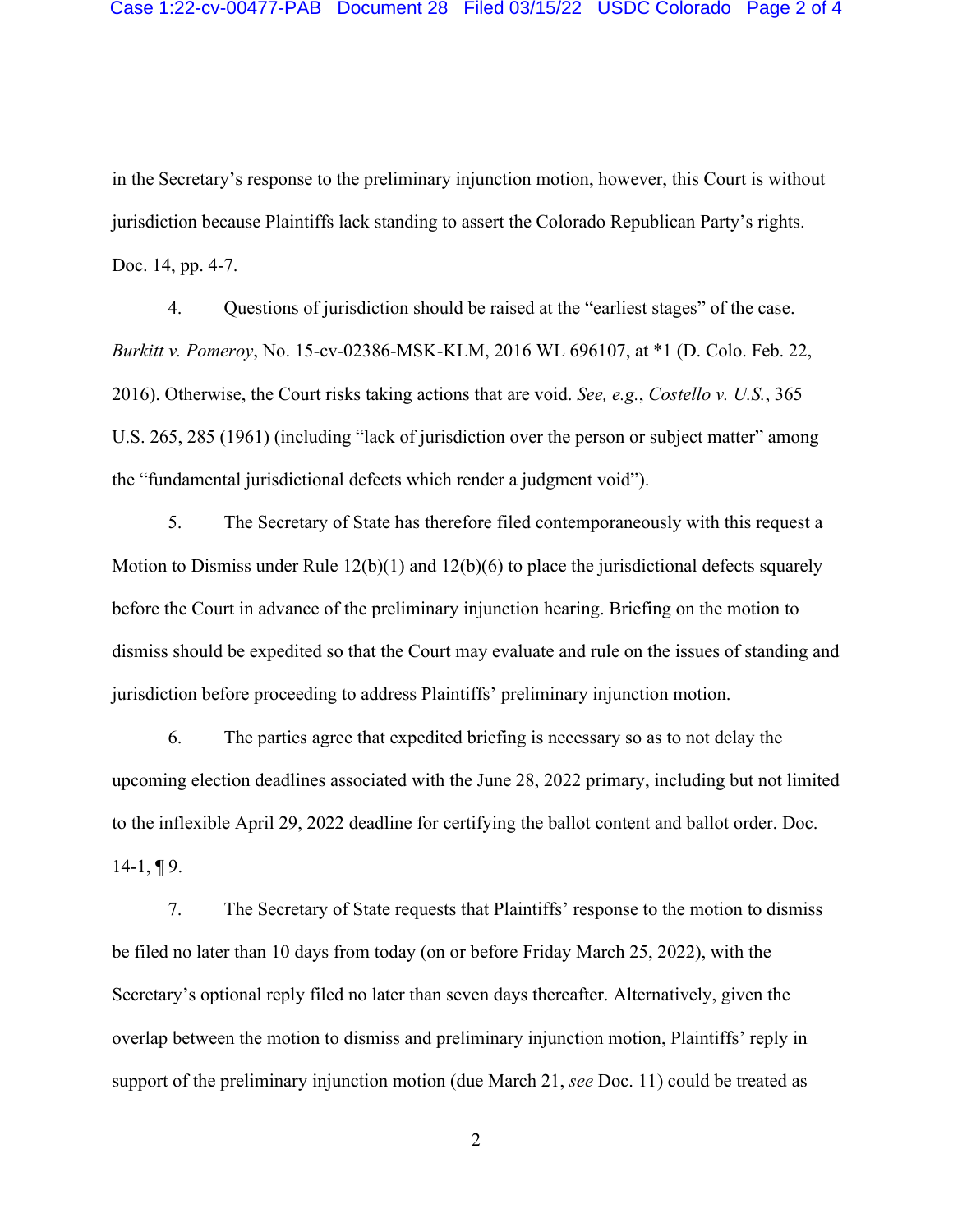## Case 1:22-cv-00477-PAB Document 28 Filed 03/15/22 USDC Colorado Page 3 of 4

their response to the motion to dismiss, with the Secretary's optional sur-reply due no later than seven days thereafter.

Dated: March 15, 2022 PHILIP J. WEISER

Attorney General

/s Emily Buckley

*Grant T. Sullivan*, Assistant Solicitor General *Emily Buckley,* Assistant Attorney General 1300 Broadway, Denver, CO 80203 Telephone: (720) 508-6349 / 6403 Email: [grant.sullivan@coag.gov;](mailto:grant.sullivan@coag.gov) emily.buckley@coag.gov *Attorneys for Defendant*